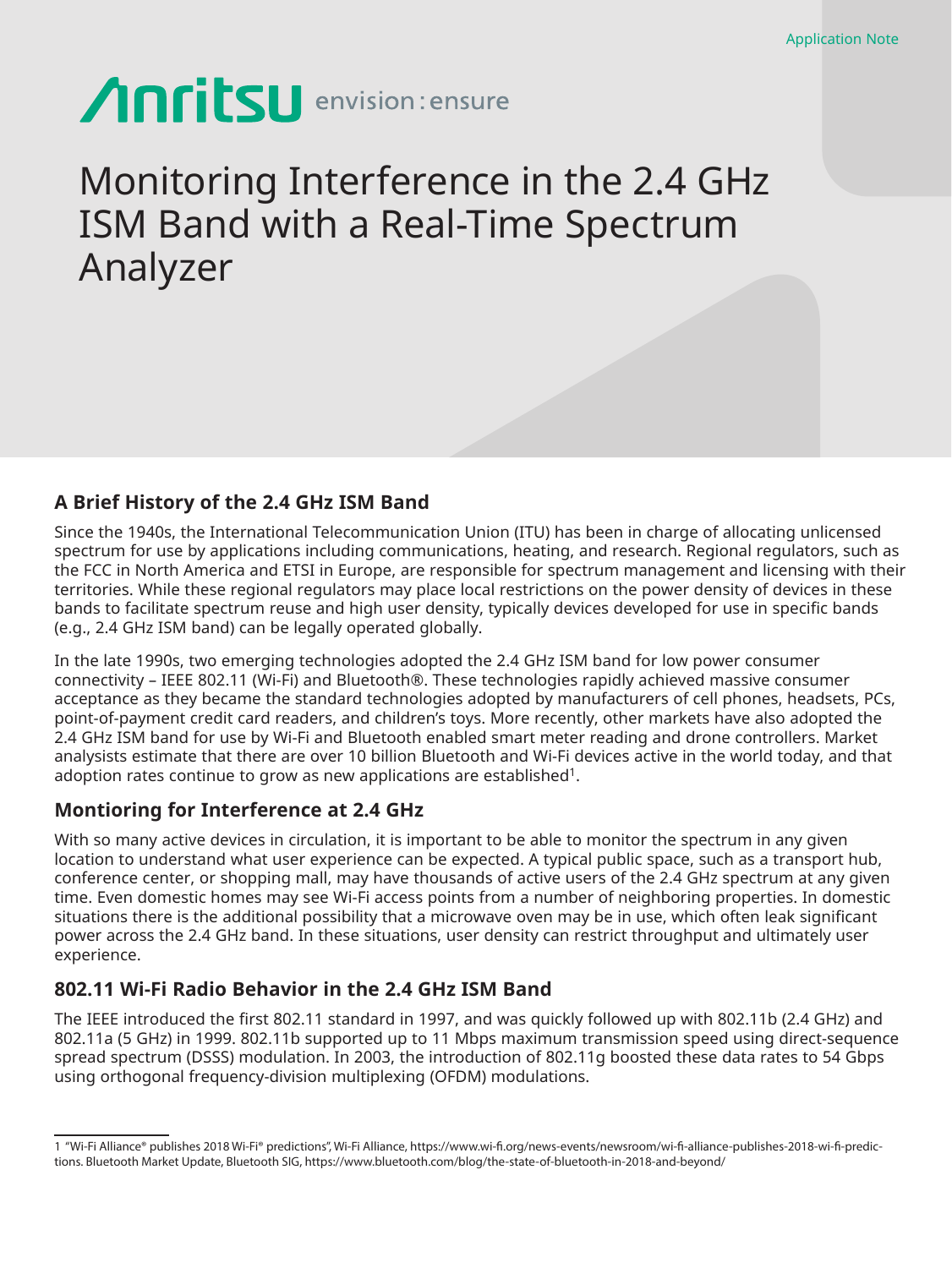Later standards continued to use OFDM modulation with increasing numbers of sub-carriers and hence bandwidth.

The IEEE 802.11 standard defines 14 channels in the 2.4 GHz band with each channel typically being about 20 MHz wide (Figure 1). In practice, it is only possible to have 3 or 4 non-overlapping channels. In the USA, channels 1, 6, and 11 are most commonly used. The access points for these channels continuously transmit beacon signals so that users can find and connect to their network. While the standard allows for some flexibility, these beacon packets are typically transmitted every 102.4 ms and have a duration of a few milliseconds. Beacon signals are transmitted using the lowest modulation scheme supported, which in the 2.4 GHz ISM band is DBPSK or DQPSK (DSSS). When transmitting data between a user device and access point, the modulation standard changes to OFDM to increase data throughput.



*Figure 1. Typical Wi-Fi access point channel mapping in the USA showing three non-overlapping channels.*

# **Bluetooth Radio Behavior in the 2.4 GHz ISM Band**

The first release of the Bluetooth Basic Rate (BR) specification was launched by the Bluetooth SIG in 2001, followed by the Enhanced Data Rate (EDR) specification in 2004. Bluetooth BR and EDR radios use a 79 channel, pseudo-random frequency hopping radio with 1 MHz channel spacing. The hopping rate is 1,600 hops a second, giving a hop interval of 625 µs but the basic packet length is 366 µs. In 2010, a new low energy version of the standard was released that used fewer channels and shorter packets. This helped reduce battery consumption and enabled the technology to be used in watches and low-power headsets.

In 2003, Bluetooth Revision 1.2 introduced a technique called adaptive frequency hopping (AFH). AFH temporarily removes channels from the hopping plan that were experiencing high levels of interference. This new technique improved the Bluetooth user experience in the presence of high levels of Wi-Fi activity.

# **Using a Real-Time Spectrum Analyzer to View Activity in the 2.4 GHz ISM Band**

Traditionally, swept frequency spectrum analyzers are used to view activity in the 2.4 GHz ISM band. However, these swept-tuned instruments are not able to give a comprehensive view because most signals in this band are short in duration and/or frequency hopping at a very fast rate. Monitoring up to 3 Wi-Fi access points and their connected devices along with Bluetooth devices and other potential users becomes impossible. Even using a trace maximum hold feature does not show the real-time situation in the spectrum and signals that appear for short durations may not be seen at all (see Figure 2 for an example).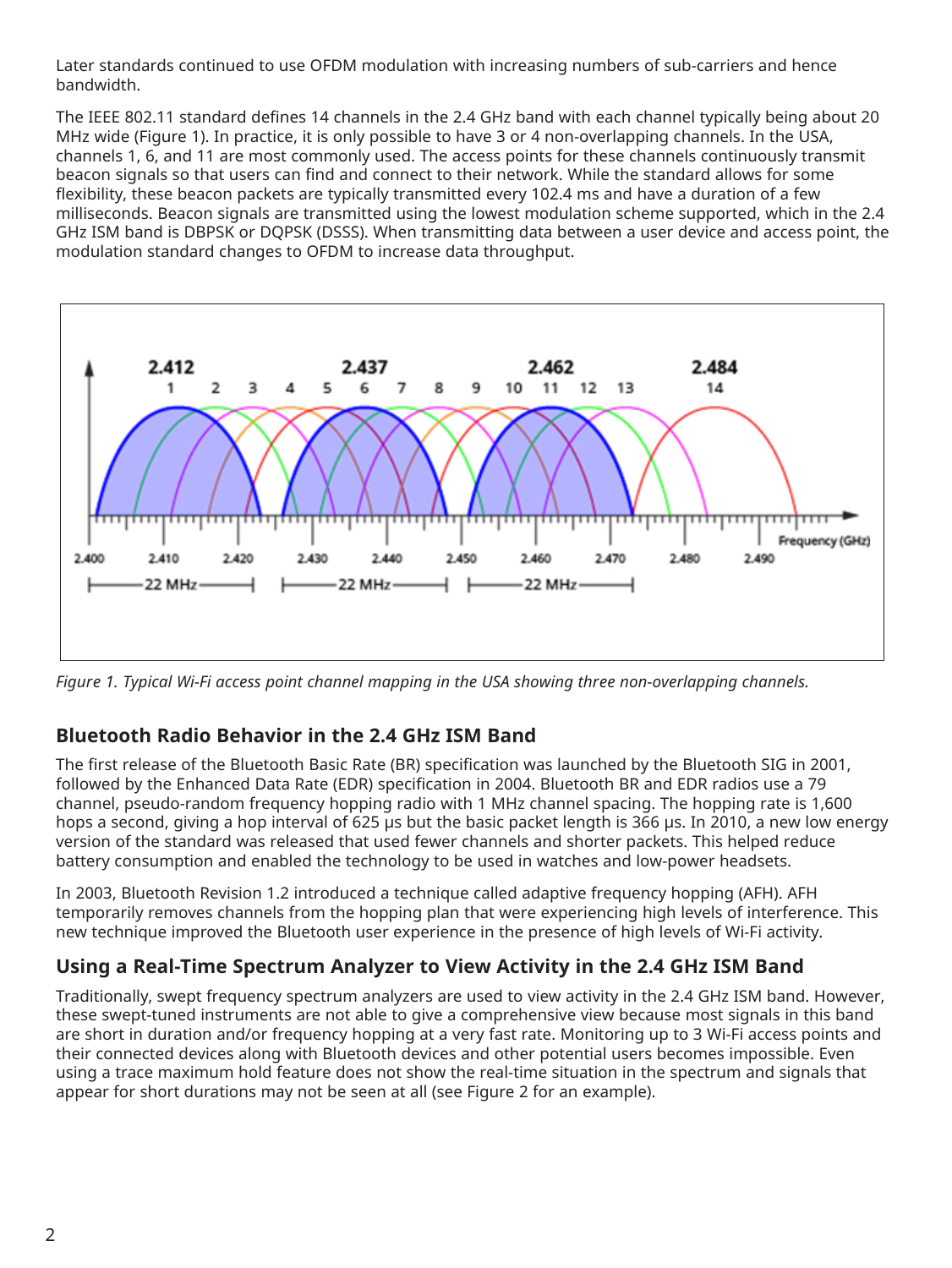

*Figure 2. Sweeping the 2.4 GHz ISM band with a standard spectrum analyzer shows many signals, however, they are not readily identifiable. The blue MaxHold trace can be used to identify the position of Bluetooth Low Energy (BLE) Advertising packets over a period of time. Wi-Fi activity in the span is hard to resolve.*

Use of a real-time spectrum analyzer (RTSA), like the Anritsu Field Master Pro™ MS2090A, provides a continuous stream of FFT measurements over a 110 MHz analysis bandwidth, which covers the complete 2.4 GHz ISM band in a single display. Within this bandwidth, all signals of duration greater than 2.055 µs are captured and displayed at their full amplitude.

When a Bluetooth Low Energy (BLE) device is active in the area, the three advertising channels can be seen at 2.402 MHz, 2.426 MHz, and 2,480 MHz (Figure 3). A BLE device transmits the same packet on each of these channels advertising sequentially and listening devices monitor them in order to establish a connection. The advertising packets are transmitted every 20 ms to 10.24 seconds, and have a duration of typically 2 ms.



*Figure 3. Looking at the same spectrum with the RTSA clearly highlights three Wi-Fi access points at 2.412, 2.437, and 2.462 MHz identified by markers 7, 8, and 9. Other signals are from Bluetooth devices in the area.*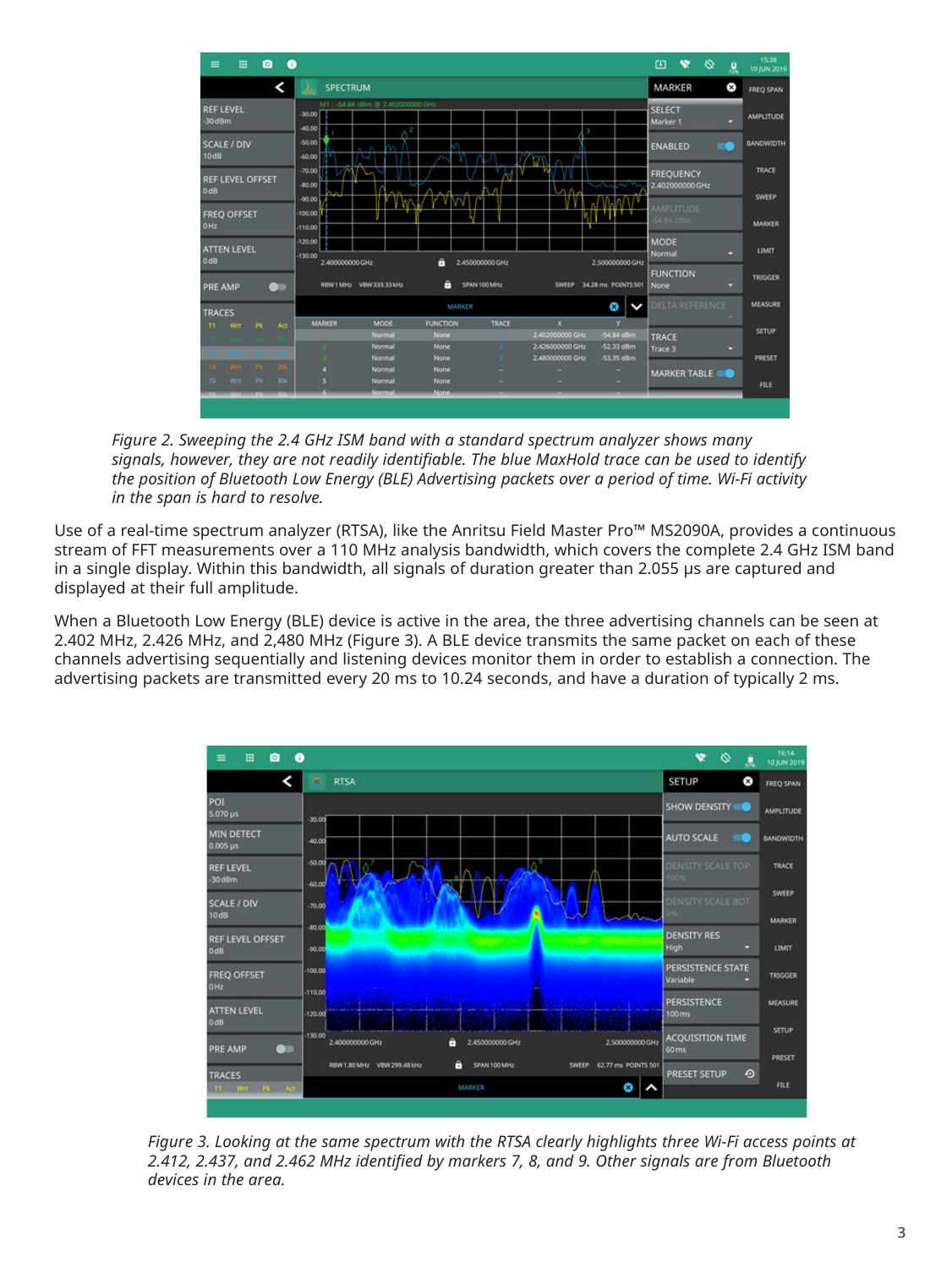With the RTSA spanning the full 2.4 GHz ISM band, three Wi-Fi access points are also seen. This is common in facilities that provide full site Wi-Fi coverage, with geographically adjacent access points separated in frequency. When the access points are transmitting beacons with PSK modulation and not OFDM data, the occupied spectrum has the curved shape seen in the display.

Viewing the spectrogram at the same time as the power density, a record is kept of all signals transmitted over the spectrogram time interval. Each spectrogram line represents the max hold of all FFTs over a 60 ms interval. As the access points are beaconing 4 ms packets at a 102.4 ms rate, there is always signal detected in the spectrogram and spectral density displays (Figure 4).



 *Figure 4. With the spectrogram display, the three Wi-Fi access points and 3 BLE advertising channels are clearly visible.*

When the access points transmit data, the use of OFDM modulation results in a flat top signal spectrum, but still with a 20 MHz bandwidth (Figure 5). If a Bluetooth device is activated to perform an Inquiry, used to find other BR/EDR devices in the area, it initiates a fast scanning raster of defined frequencies. This scan raster can clearly be seen in the spectrogram (Figure 6). In this case, the device was searching for a Bluetooth stereo speaker. When the connection was established, the two devices reverted to the standard Bluetooth pseudo-random hopping pattern.



*Figure 5. When transmitting data, the highest frequency Wi-Fi access point can be seen to be transmitting at an OFDM spectrum as opposed to the DSSS modulation used for beaconing.*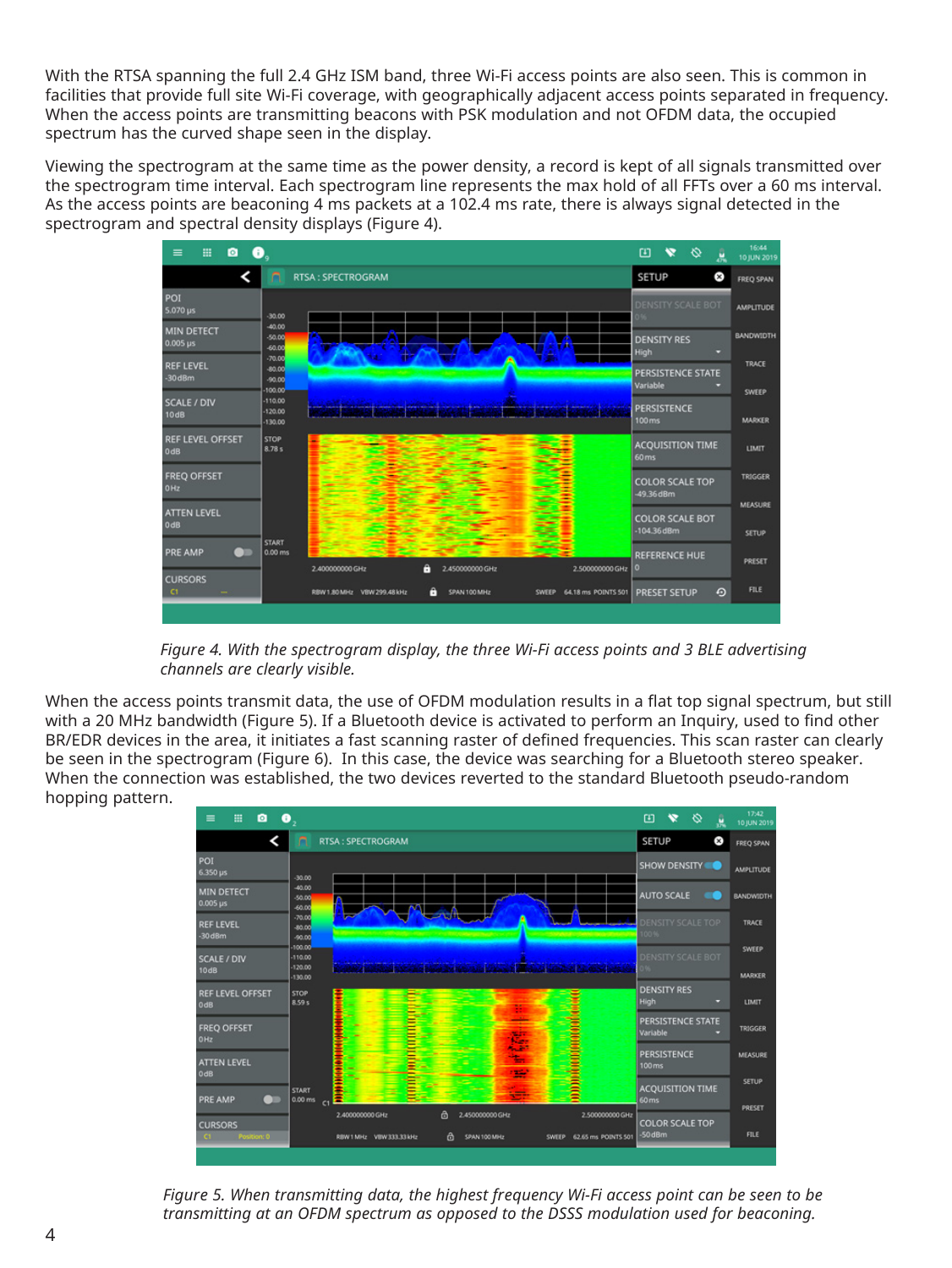

*Figure 6. The Bluetooth inquiry scanning raster is clearly visible as the device searches for other Bluetooth devices in the area.*

In cases where the 2.4 GHz spectrum is crowded, the Bluetooth adaptive frequency hopping algorithm kicks in and drops frequencies from its 79 channel hopping pattern that are not regularly receiving acknowledge packets from the paired product. In this RTSA spectral density plot (Figure 7), it is clear that the Bluetooth AFH algorithm has stopped using the channels where the Wi-Fi access point is active.



*Figure 7. The spectrogram shows the Bluetooth signal avoiding the three Wi-Fi channels through implementation of adaptive frequency hopping. The darker blocks represent the frequency hops of the Bluetooth signal, between the three Wi-Fi channels.*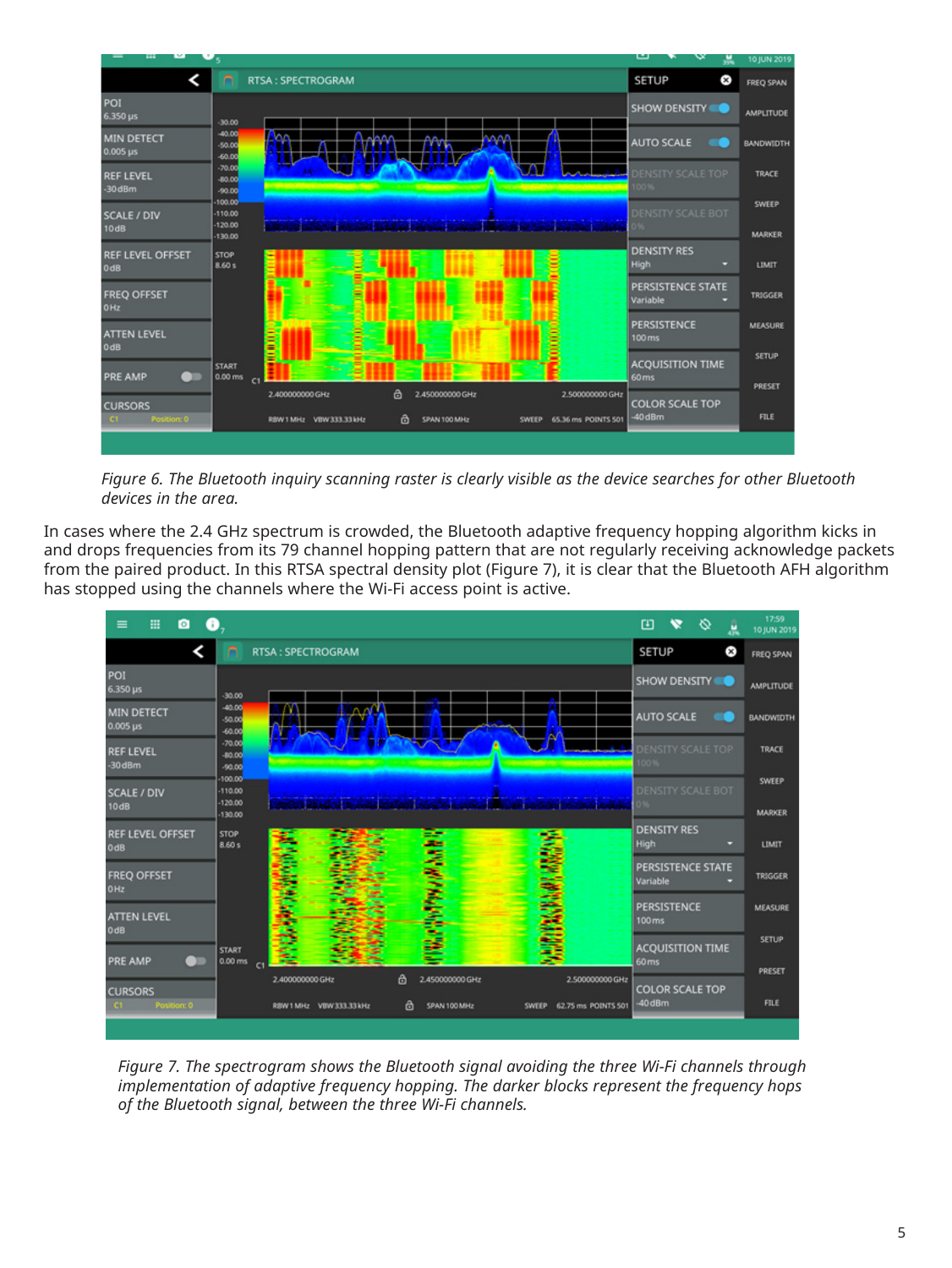When a microwave oven is turned on in the same location, it is clear that there is a significant interfering signal leaking from the product (Figure 8). This typically results in significant dropping of the Bluetooth or Wi-Fi throughput and even complete communications failure.



*Figure 8. The microwave over even at 5 meters from the Bluetooth and Wi-Fi access points transmits more power in the 2.4 GHz spectrum.*

In this example, the Bluetooth audio continued to play smoothly as the adaptive frequency hopping was still able to find clear spectrum at the upper end of the 2.4 GHz ISM band. The Wi-Fi access point throughput showed significant degradation with slow file downloading.

The power spectral density plot above the spectrogram continues to display the signal from the Wi-Fi access points even though they are significantly lower in level than the signal from the microwave oven. This is often referred to as the "signal within signal" capability of an RTSA. This capability is an invaluable tool for finding interfering signals that are at the same frequency as the wanted signal but lower in power level. These signals are almost impossible to detect with standard swept-tuned spectrum analyzers.

# **Conclusion**

This application note highlights the power of an RTSA spectrum analyzer for detailed analysis of crowded areas of spectrum. The Field Master Pro MS2090A RTSA has a probability of intercept (POI) of 2.055 µs, meaning it is certain to capture the shortest of packets seen in the ISM bands. The spectrogram feature provides a view over time of spectral activity and a user settable persistence mode enables identification signal in signal interferers.